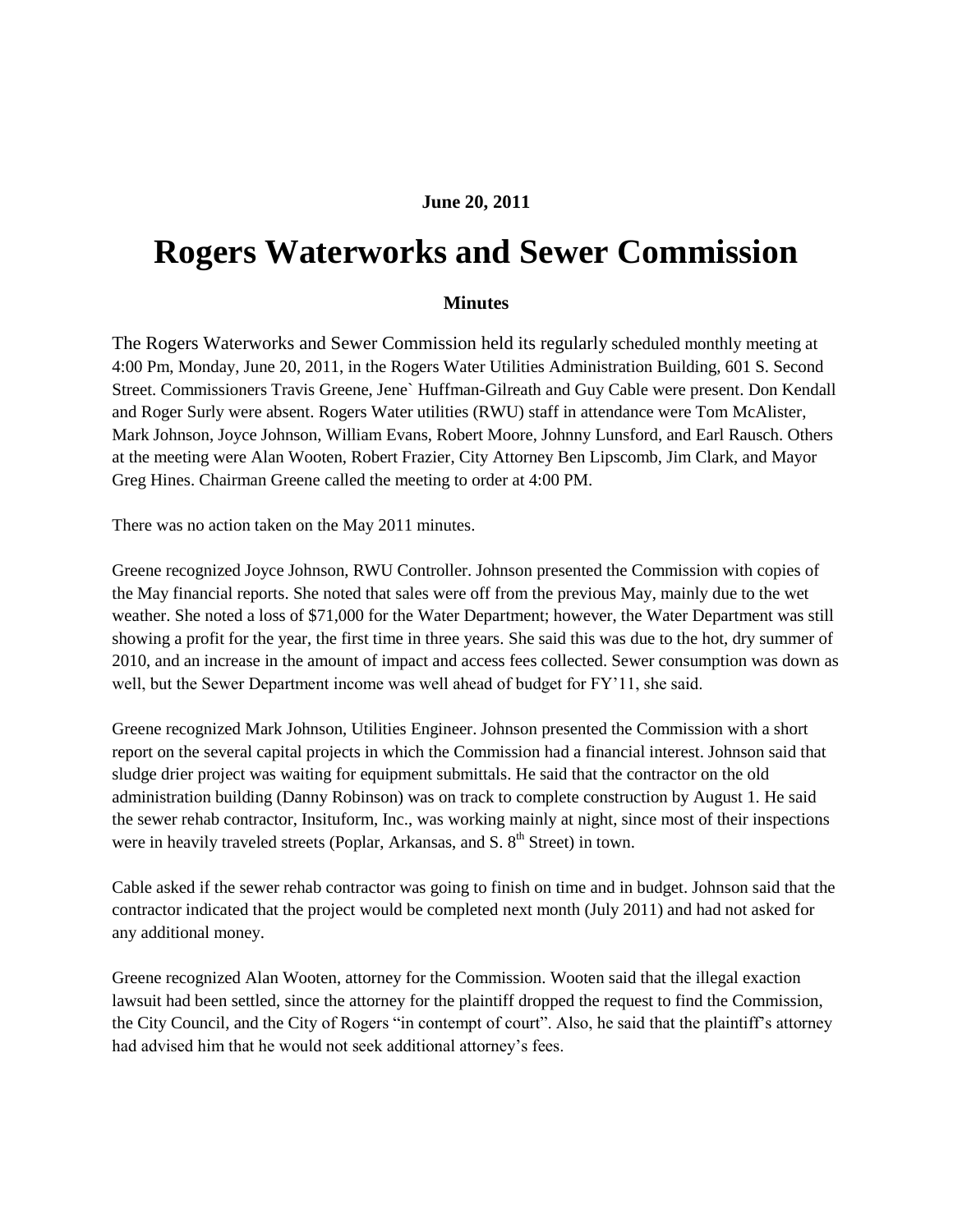Continuing, Wooten said that his law firm, Warner, Smith, and Harris, was dissolving after 124 years. He said that he was joining a Fayetteville, law firm, but that Robert Frazier, who had been handling the Commission"s legal work for the last few years, could serve until a suitable replacement was found. He said that he had enjoyed working for the Commission and the Utilities.

Wooten advised the Commission to hire its own attorney to assure good quality service. He said that there may be times when the Commission"s and the City"s legal interest differ, and they could use independent counsel.

Mayor Hines took exception to the last remark made by Wooten. He said that the interests of the Commission and the City of Rogers should be aligned exactly. He said the Commission had a fiduciary responsibility to the rate-payers to save money where possible. The Mayor said that the City desired to hire another, entry level attorney to help present legal staff. He said that the City Attorney's office would represent the Commission in return for the cost of the new attorney"s salary. He said the City would pay for his or her benefits, and house them in the Rogers City Hall. The Commission would save money over hiring another private attorney, the Mayor said.

Ben Lipscomb, Rogers City Attorney, said that he had acted as the Commission"s legal representative for fifteen years until 2005, when "creative differences" necessitated the need for the Commission to hire outside legal representation. Lipscomb said that his office would provide legal representation for the Utilities and the Commission, for around \$55,000 per year. He said that he had "no problem" with the Commission seeking outside counsel for specialized legal matters.

How much are we paying now?" Someone asked. Tom McAlister, RWU Manager, said that the Commission paid Warner, Smith and Harris \$1500 per month or \$18,000 per year for a retainer. Any service beyond answering legal questions and coming to the monthly Commission meetings, were charged at the usual, customary hourly rate. Because the Commission had to defend itself in the Illegal exaction lawsuit brought by the NWA Homebuilders Association and Bill Burkhart, the fees had been much more than the retainage, he said.

How much did the Commission pay last year? Mayor Hines asked. Joyce Johnson said WSH had been paid about \$33,000 for FY "11. Hines reiterated that the Rogers City Council wants the Commission to use the City Attorney"s office for legal services.

Cable asked if the Manager was satisfied with the service rendered by the City Attorney. McAlister answered in the affirmative.

What were the Commission"s options? Huffman-Gilreath asked. McAlister said that, if the Commission opted NOT to use the Rogers City Attorney"s office for legal representation, then the Commission must go through a formal selection process, including advertising for Statements of Qualification, reviewing the SOQ"s, picking the most qualified firm, and then negotiating fees. Huffman-Gilreath said she was in favor of "seeing what was available out there", and possibly save money.